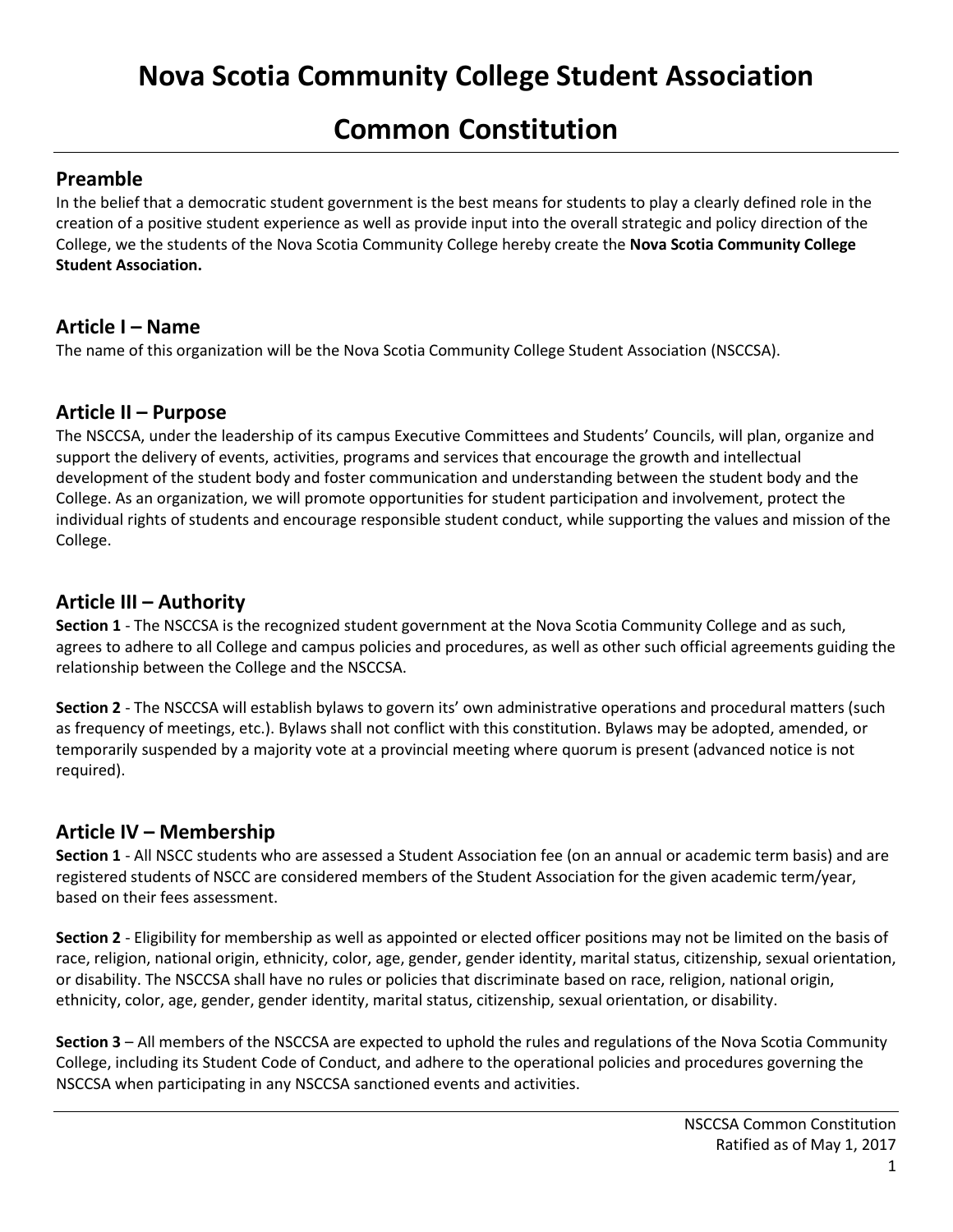**Section 4** – Members that violate items outlined in Section 3 may face loss of membership priviledges.

## **Article V – Organizational Structure**

**Section 1** – Each campus of the College will have a duly constituted Student Association, made up of an Executive Committee and Students' Council, which shall serve as the governing body for the student membership of that campus. In the case of one campus with multiple learning sites, a separate Student Association for each site may be formed in consultation and with the approval of the student membership at that site.

**Section 2** – Each campus Student Association shall be comprised of an elected Executive Committee as well as an appointed Students' Council made up of members selected to provide representation to each campus program. These representatives, in addition to the elected Executive Committee, make up the voting members of the Students' Council.

**Section 3** – Provincially, the NSCCSA shall form a representative body called the Presidents' Council, whose function will be to review and provide input into policies, procedures and other provincial initiatives on behalf of the collective NSCCSA.

## **Article VI – Officers**

**Section 1** - The officers of the NSCCSA shall be:

- I. PRESIDENT
- II. VICE PRESIDENT FINANCE
- III. VICE PRESIDENT ACTIVITIES
- IV. VICE PRESIDENT SERVICES
- V. VICE PRESIDENT COMMUNICATIONS

These five positions generally serve to form the NSCCSA Executive Committee, which has the authority, with approval from the NSCCSA Students' Council, to hire staff to assist them in their function. (e.g. bookkeeper, coordinators).

**Section 2** – Campuses with 500 students or fewer may choose to form an Executive Committee made up of three (3) officers, those being President, Vice President Finance, and Vice President Activities. Campuses with a student population of over 500 shall have all five (5) Executive Committee members as outlined in Section 1 of this article.

**Section 3** – In order to run for and maintain an officer position, a student must be in good standing with the College and the following stipulations must be met:

- I. Student must have obtained and maintained the grades sufficient to continue in their program of study;
- II. Student must have been assessed and have paid a Student Association fee;
- III. Student must be attending the campus where the position is being offered; and
- IV. Student must not be on academic probation or have any violations of NSCC's Student Code on Conduct on their academic file.

**Section 4** – All officers will serve a term commencing May  $1^{st}$  or from the date of election to April 30<sup>th</sup> of the following calendar year.

**Section 5** - An officer may be subject to removal and a replacement sought if, during his/her term of office, the officer:

- I. Ceases to be a voting member,
- II. Fails to maintain his/her status as a student, and/or
- III. Fails to remain in good academic and/or disciplinary standing with the college.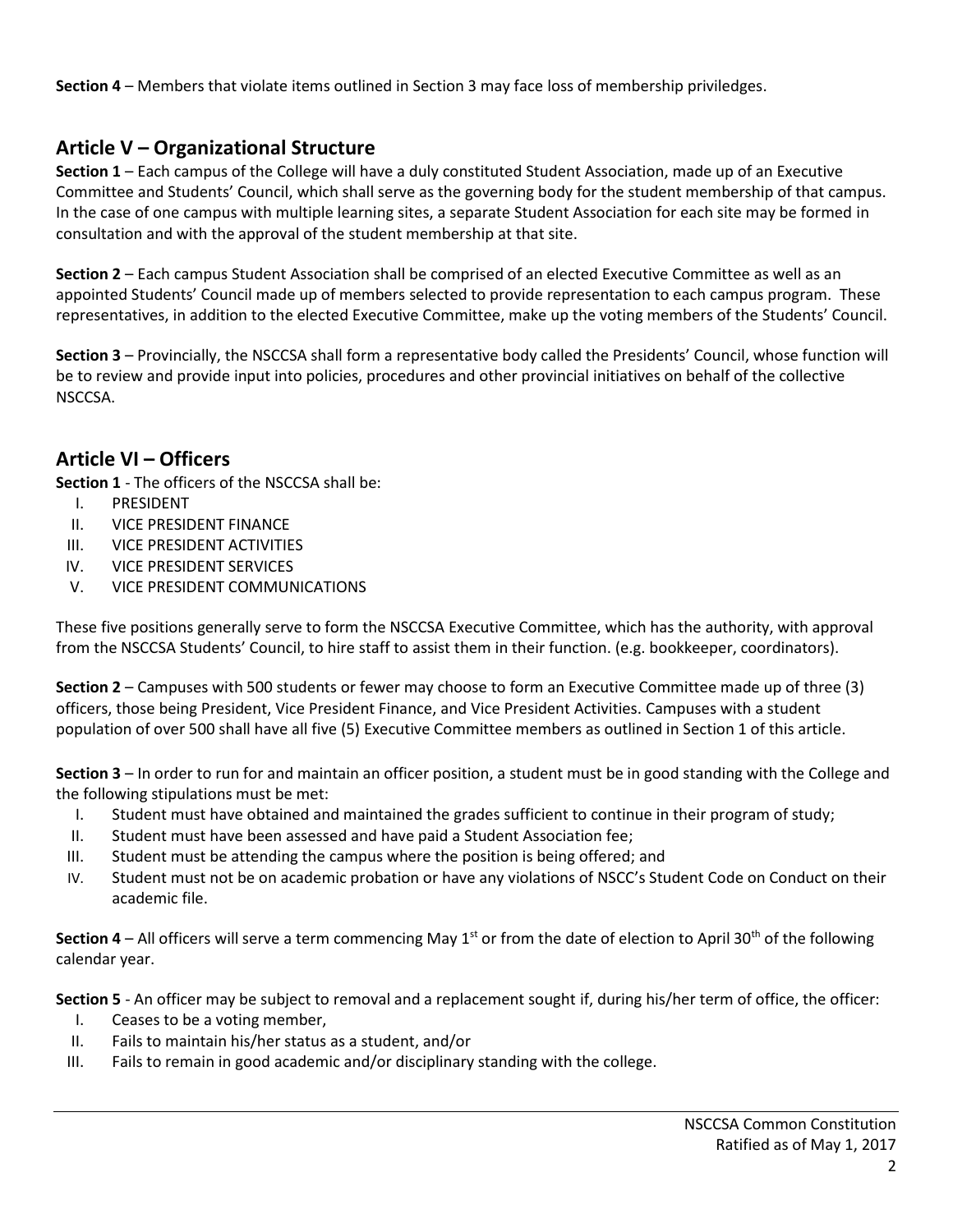**Section 6**– In circumstances where a full Executive Committee cannot be established, a Special Committee shall be formed and comprised of:

- I. The Students' Council (representatives appointed by program)
- II. Campus Coordinator (hired)
- III. Bookkeeper (hired)

Collectively, these three positions shall also serve in the capacity of the Executive Committee and be responsible for the formation of sub-committees to support the delivery of Student Association activities and services.

All reasonable and currently established efforts must be made to form an Executive Committee, up to and including use of a hiring process to determine appropriate candidates, prior to this Special Committee structure being used.

NSCC Student Life will facilitate the hiring of the Campus Coordinator and Bookkeeper in partnership with the Student Association Advisor for the campus in question.

#### **Article VII – Meetings**

**Section 1** - Regular meetings of the NSCCSA Students' Council shall be held monthly during the academic year, with the first Students' Council meeting held as soon as possible following the conclusion of the fall election period. The scheduling of these meetings for each term will be set by the Executive Committee, in collaboration with the Students' Council.

**Section 2** - Business cannot be conducted unless a quorum of the Students' Council membership is present. A quorum for this body is a majority (50%+1) of the designated voting members.

**Section 3** – Students' Council members must be in good standing to vote. Good standing for this purpose means that the:

- I. Member must be a student in the program for which they have been appointed to represent; and
- II. Member has not had more than two unexcused absences from Council meetings.

**Section 4** – Council members must be present at the meeting to vote.

**Section 5** - Council members may vote by email proxy in the following situation only:

- I. Meeting convened is of an emergency nature, called by the Executive Committee to facilitate a vote that is time sensitive; and
- II. It has been established that quorum cannot be met in person for this meeting.

Should the meeting move forward with email proxy voting, it is assumed that quorum will be the entirety of the Students' Council (both elected and appointed) and that a vote of 50%+1 of all members is required to pass the motion.

**Section 6** - Special meetings of the Students' Council may be convened by the President or by a simple majority of the Executive Committee. All Students' Council members must be given a minimum of 24 hours' advanced notice of the meeting time.

**Section 7** – The Executive Committee shall meet no less than twice per month.

## **Article VIII – Student Association Advisor**

**Section 1** – Each campus Student Association shall appoint a Student Association Advisor(s) who will be a full or part time member of the staff, faculty, or administration for that campus. The SA Advisor will fulfill responsibilities as outlined in the NSCC Student Advisor Handbook.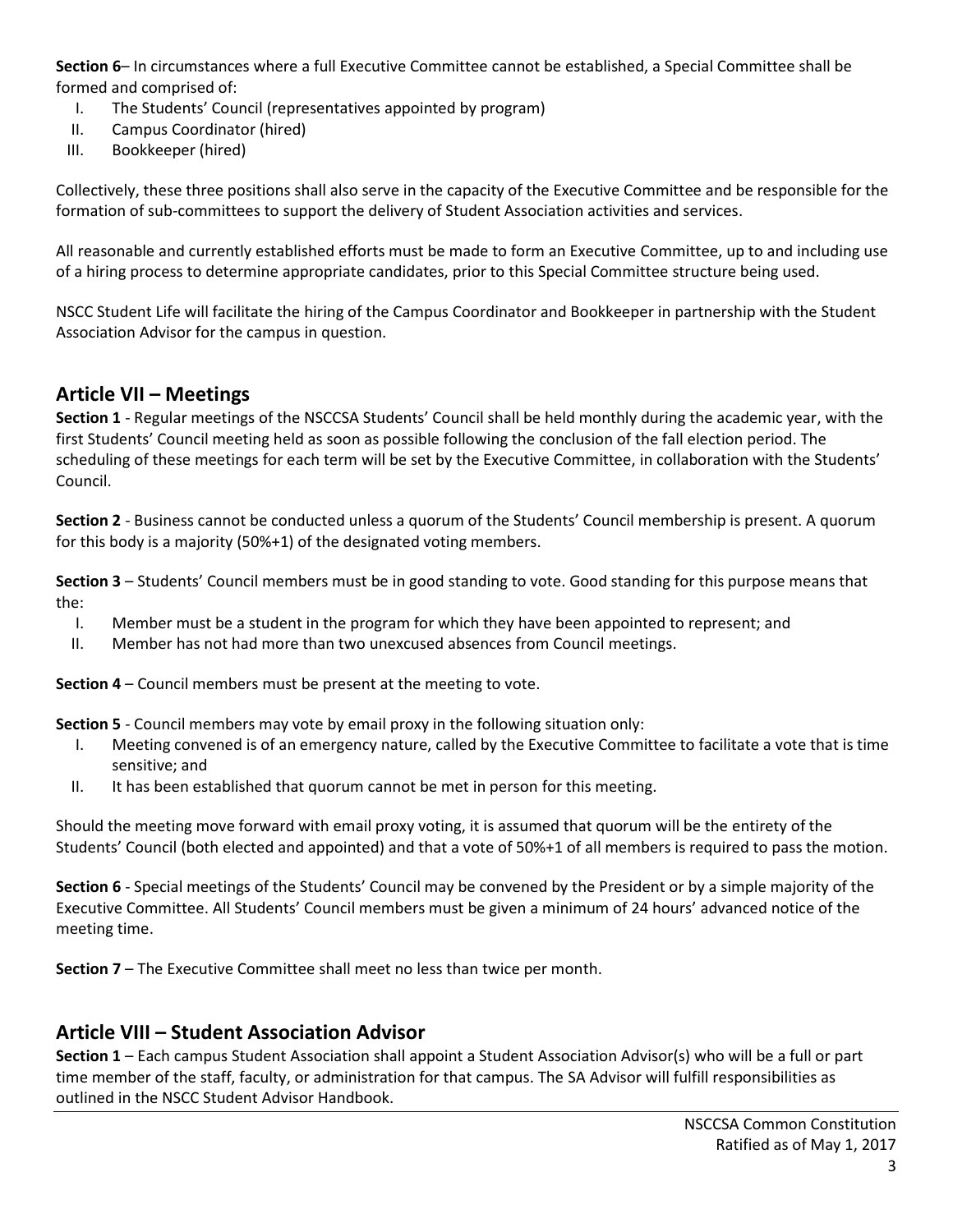SA Advisors serve the Student Association on an academic year basis or until their successor has been selected by the Executive Committee.

**Section 2** - A Student Association (SA) Advisor is required and the Executive Committee is ultimately responsible for the appointment of that advisor.

**Section 3** - A maximum of two (2) SA Advisors may be appointed and must be in place within ten academic days of the announcement of SA fall election results.

**Section 4** - The SA Advisor(s) is an *ex-officio*, non-voting member of the Students' Council.

#### **Article IX – Finances**

**Section 1** – The NSCC Student Association relies on College administration to collect and distribute Student Association fees, as stated in Section 81, subsections 2 and 3 of the Community Colleges Act.

**Section 2** - Student Association fees are set by each individual campus Students' Council. Changes to this fee be must be approved by a 50% +1 majority vote.

**Section 3** – All fee adjustments will be reported to NSCC Student Life and will not take effect until September of the following academic year.

**Section 4** – Student Association fees are collected and distributed to each campus Student Association and are utilized by the organization on behalf of the student membership to support the delivery of events, activities, programs and services. The disbursement of these funds must not contravene any organizational policies and procedures set out to govern its use and particularly may not be used to purchase and/or reimburse members for items such as alcohol.

## **Article X – Constitutional Amendments**

**Section 1** – Any member may make a statement of some conviction that they feel the Student Association should discuss in relation to the NSCCSA Common Constitution.

**Section 2** – Motions for Constitutional amendment from any campus Students' Council must first be passed by a majority vote of that Council, quorum must be established and the motion shall not go against the purpose of the Student Association and its Constitution.

**Section 3** – The resolution, upon a majority vote of the members present at a regular meeting of the Student Association Students' Council, will be kept in the permanent Council files and forwarded to the Presidents' Council for further review and action.

**Section 4** – The Presidents' Council shall review and make recommendations on any/all amendments prior to the proposed amendment's submission for adoption.

In order for any Constitutional amendment to be adopted, it must be communicated to all campus Students' Councils. Each Council will have 30 days to post the proposed amendment and to obtain feedback from their membership. At the end of the posting period, each campus Students' Council will move the constitutional amendment to a full membership vote via student referendum.

Amendments will be deemed approved and will be appended to the Constitution by NSCC Student Life when a minimum of 10% of the total student population across all campuses have voted, with the majority having voted in the affirmative.